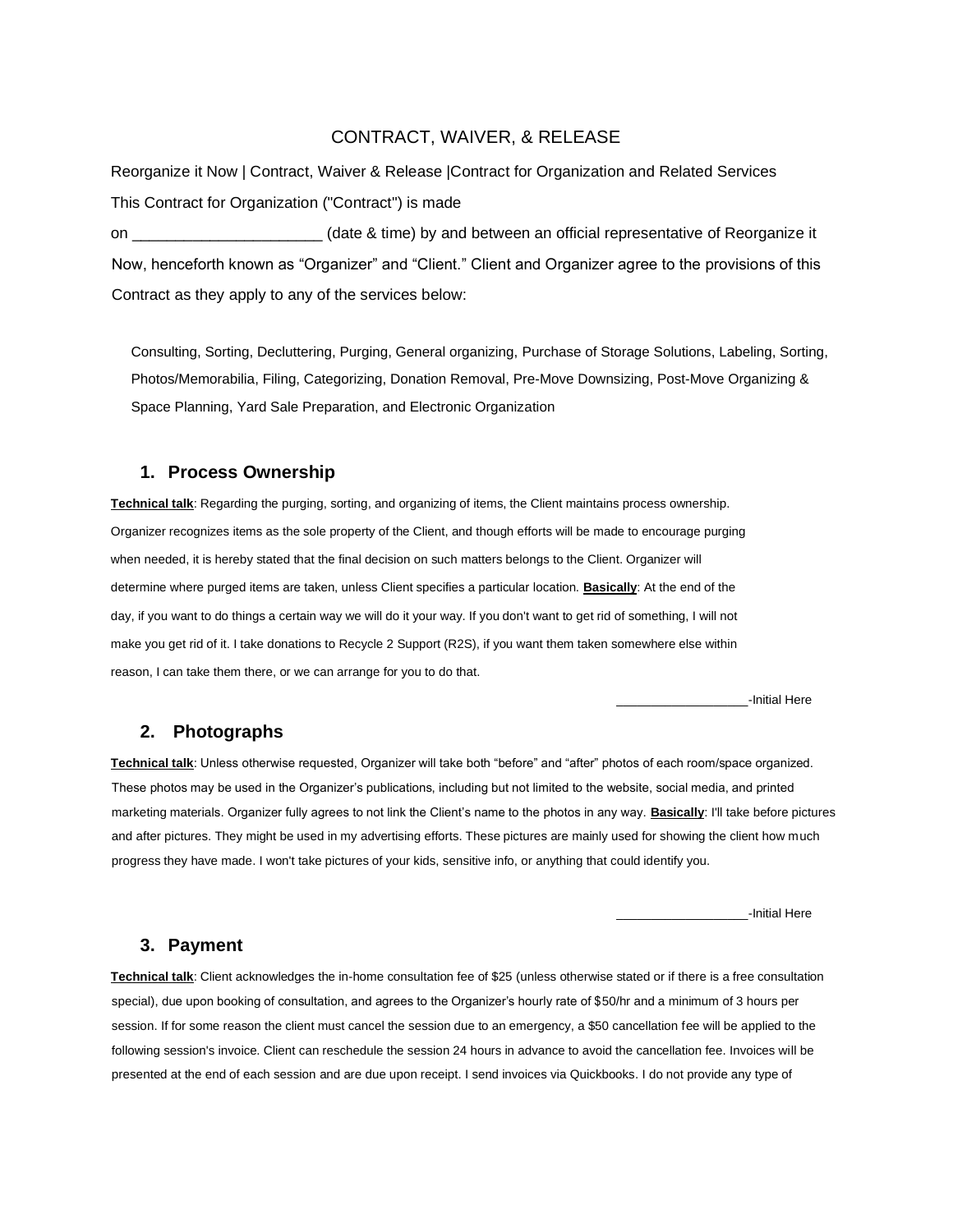financing. It is agreed that the purchase of any sorters, drawers, baskets, organizers, or any other project-related supplies of any kind are the responsibility of the Client. Should the Organizer make purchases on behalf of the Client, the expense will be reimbursed by the Client, and the \$40 one time shopping fee will be applied for time the Organizer spends shopping (this fee incIudes any product pick up from any store we agree upon where the products are available). . **Basically**: The consultation fee is \$25 (usless otherwise stated or if there is a free consultation special). Each session you book must be at least 3 hours long. You can book sessions in any length up to 6 hours per day. If I buy something for you, you must reimburse me.

\_\_\_\_\_\_\_\_\_\_\_\_\_\_\_\_\_\_\_-Initial Here

# **4. Missed Appointments/Cancellations**

**Technical talk**: Appointments canceled less than 24 hours before the scheduled start time are subject to a \$50 cancellation fee. It is the client's responsibility to change or reschedule appointments if necessary 24 hours before scheduled session. If the organizer calls, texts, or emails the client to confirm the consultation or appointment and no efforts are made on the organizer's behalf to confirm the appointment, the organizer will not make attempts to be present for said appointment. **Basically**: If you cancel last minute, I will charge you \$50. If you don't reply to any of my texts/calls/emails to confirm your appointment, I will not show up and we will need to reschedule.

\_\_\_\_\_\_\_\_\_\_\_\_\_\_\_\_\_-Initial Here

### **5. Outcomes**

**Technical talk**: Project outcomes depend on Client willingness to purge when needed, and in some instances, Client willingness to work alongside Organizer during the organization process. Long-term maintenance of organization hinges on Client's commitment to maintaining the order and quantity of items the space. Recurring re-organization sessions are available if needed. **Basically**: I will always encourage you to declutter and get rid of your unused items. That way, it's easier to organize and maintain your space. If you don't want to get rid of something, I won't make you. If we get to the end of the project and you're not happy that there is still clutter around, be aware that it might be because you should consider letting go of more items. Also, after we are done organizing a space, it is up to you to maintain the systems we put in place. It takes effort to keep up with organizing, just like everything else in life.

\_\_\_\_\_\_\_\_\_\_\_\_\_\_\_\_\_\_\_-Initial Here

### **6. Confidentiality**

**Technical talk**: Client recognizes that entering into this contract with Organizer means that Organizer may be in contact with personal items and information. Organizer agrees not to divulge any of this information and to maintain the highest standards of confidentiality and respect for the Client's possessions and home. **Basically:** I won't share your sensitive information. No exceptions.

\_\_\_\_\_\_\_\_\_\_\_\_\_\_\_\_\_\_\_-Initial Here

*Waiver and Release*